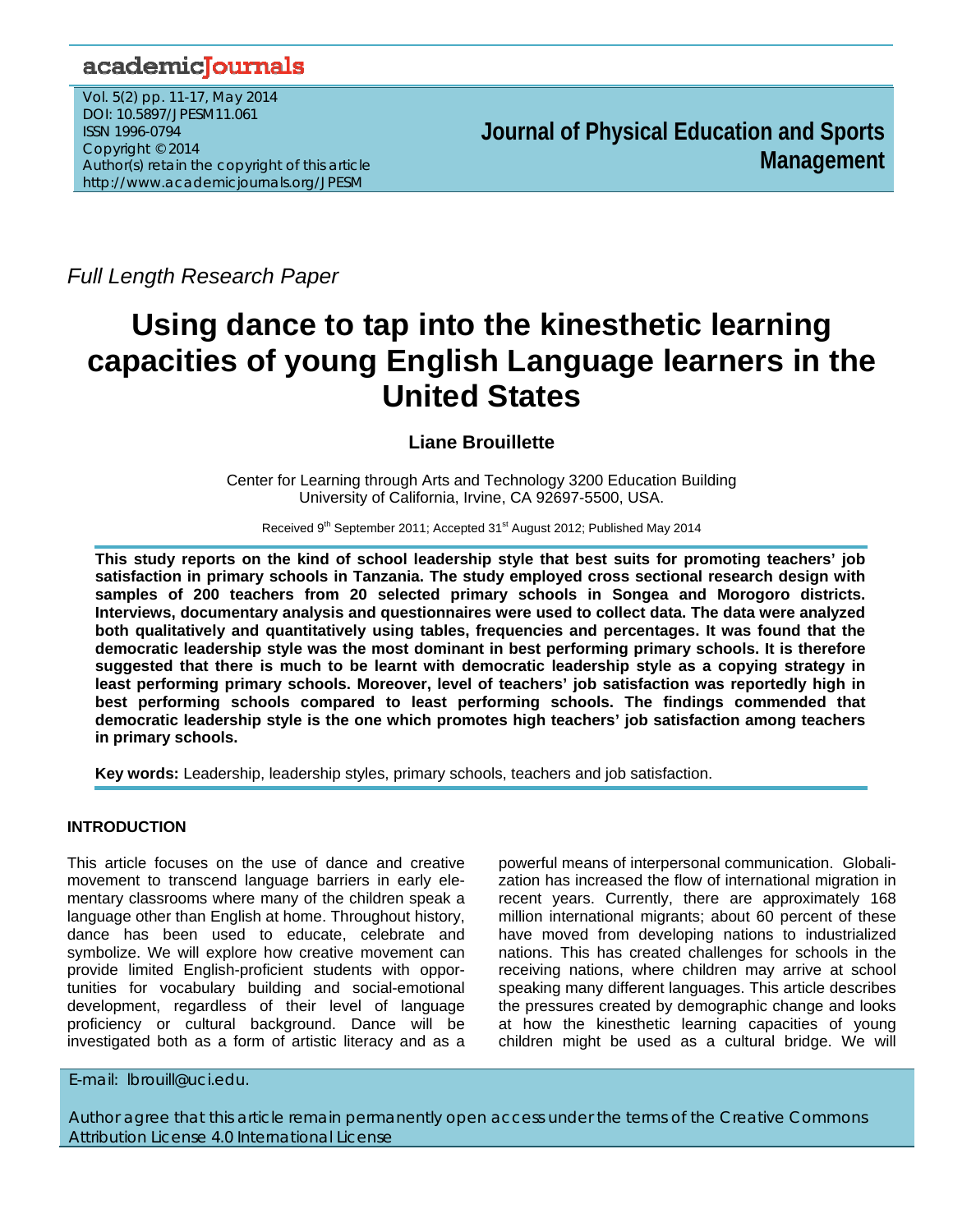explore how creative movement provides young limited English-proficient students with opportunities for vocabulary building and social-emotional development. To provide an example of how dance and creative movement might be utilized to transcend language barriers in early elementary classrooms, the San Diego Teaching Artist Project in Southern California will be explored. This project uses dance and theater to boost the English language development of children who speak a language other than English at home. Teacher interviews, observations, and test scores will be utilized to evaluate the success of this strategy.

#### **The impact of demographic change**

As the  $21<sup>st</sup>$  century begins, United States is facing a rate of demographic change that it has not faced since the early years of the  $20<sup>th</sup>$  century. According to U.S. Census Bureau statistics, in 1970 immigrants made up less than 5 percent of the U.S. population; in 2008 their share of the total had passed 12 percent. Between 2000 and 2010, immigration accounted for roughly one-third of U.S. population growth. Nearly one-fourth of children now have at least one immigrant parent. At the same time, immigration to the United States has shifted away from Europe and toward Latin America and Asia.

Serving this diverse immigrant population presents difficult challenges for American public schools. Between 2000 and 2008, the Hispanic population of the United States grew by 31 percent, with much of the increase coming through immigration; 80 percent of Hispanics lived in the nation's 100 largest metropolitan areas, which also housed 74 percent of the nation's Blacks and 88 percent of Asians. Yet, only 60.8 percent of Hispanics held high school degrees, compared to 80.7 percent of Blacks, 85.1 percent of Asians, and 90.1 percent of Whites.

The impact of these differences in educational attainment is made clear by employment rates. In 2008, employment rates for college-educated Americans were fairly constant across the 100 largest U.S. metropolitan areas, varying between 80 and 90 percent. In contrast, 2008 employment rates for workers with no more than a high school diploma varied widely from city to city, from 55 to 76 percent. When the deep economic downturn of 2009 hit these differences were exacerbated. Between December 2007 and November 2009, the unemployment rate increased by 2.7 percentage points for workers with a four-year degree; by 5.3 points for workers with some college or an associate's degree; by 5.7 points for workers with only a high school degree; by 7.4 points for workers without a high school diploma.

Given projections that European American will represent less than half of the nation's working-age (25 to 64) population in 2050, these widely divergent educational outcomes by race and ethnicity have become a matter

of great national concern. How might public schools effectively educate limited English-proficient students both native born and immigrant? Despite this increased concern, the research literature provides no solid conclusion on how best to educate children who speak a language other than English at home.

Surprisingly, given the many millions of initially non English-speaking children who have acquired literacy in English in the United States, and given the many millions of dollars expended on efforts to evaluate bilingual education programs, straightforward, data-based answers are not available (Snow et al., 1998).

According to the California State Department of Education (CDE) there were 1,553,091 English language learners (ELLs) attending K-12 schools in California in the 2007-2008 school year. ELLs comprised 25% of the California kindergarten population. Yet, despite the increasing number of English learners served, many teachers lack the support, training and experience to effectively teach ELL students. As a result, the likelihood of English learners being able to meet the linguistic and academic criteria required to be reclassified as fluent English proficient – even after 10 years in California schools – is less than 40% (Parrish et al., 2006). This article looks at innovative, movement-based approaches to promoting the English language development of limited English-proficient students during their first three years in California public schools.

#### **Motor behavior and psychological development**

The San Diego Teaching Artist Project (funded by a federal grant) sends professional dancers and actors into early elementary classrooms to build cultural bridges through creative movement and drama. These activities, in which children simultaneously hear new words and imitate, have proven successful in boosting English language acquisition as measured by the California English Language Development Test (CELDT). The program is based on research showing the contribution that motor behavior makes to psychological development.

Even as very young infants, children are highly motivated to explore, gain information, attend, and engage their physical and social environments (Gibson, 1987). As Gibson (1988) explains: "We don't simply see; we look." Once young children have learned to crawl and walk, they spend roughly half of their waking hours involved in motor behavior – approximately five to six hours per day (Adolph and Joh, 2007). Perception and motor behavior play a key role in children's experiences and psychological processes (Thelen, 1995).

Bertenthal (1996) has proposed that perception and motor action are interrelated rather than autonomous processes. The interrelation of perception and motor behavior becomes clear when one watches young children in action. On a daily basis, infants who have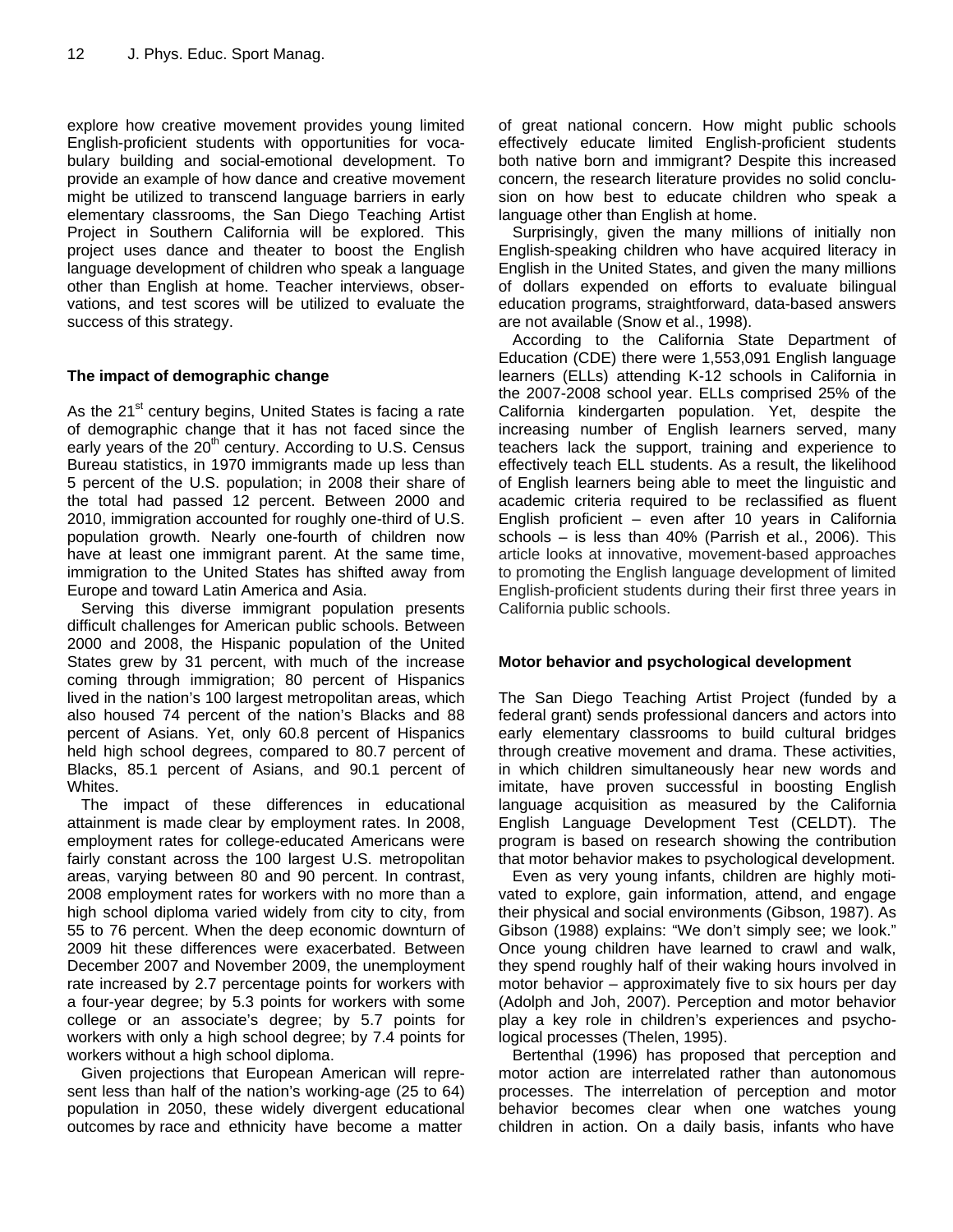learned to walk "take more than 9,000 steps and travel the distance of more than 29 football fields. They travel over nearly a dozen different indoor and outdoor surfaces varying in friction, rigidity and texture. They visit nearly every room in their homes and they engage in balance and locomotion in the context of varied activities" (Adolph and Berger, 2006). As they move from room to room, toddlers are taking in, organizing, and interpreting sensory information.

Throughout their early years, much of learning children experience takes the form of imitation. Long before they learn to speak, infants are predisposed to imitate facial and manual actions, vocalizations and emotionally laden facial expressions (Bard and Russell, 1999). Such imitation involves perception and motor processes (Meltzoff and Moore, 1999), making possible the imitation games in which adult and infant mirror one another's vocalizations and behavior. Imitation is crucial in the acquisition of cultural knowledge (Rogoff, 1990) and language.

#### **Glancing into a classroom**

The San Diego Teaching Artist Project uses processes similar to those by which children first learn language in order to help English language learners (ELLs) acquire a second language during their first years of school. Before discussing the structure of the program and how it was evaluated, it may be helpful to provide a glimpse of a teaching artist working with children. This class took place in a diverse San Diego kindergarten classroom during the fall semester.

Before starting the lesson, the teaching artist shows children how to avoid collisions with classmates by creating their own personal "body bubble." Each child pretends to blow a soap bubble large enough that he or she can stand inside it with arms outstretched. To keep the bubble from popping, each child must stay far enough away from other children so that their bubbles do not touch. This not only avoids collisions but also enhances each child's awareness of space.

As the music starts, children mirror the teacher's motions. Today the focus is on the concepts of comparison and contrast. Awareness of contrast is amplified by reaching high and bending low, or by wiggling and then freezing. Following the movements of the teacher, the children experiment with ascending movements (moving upward like smoke, a flower, a bird) and descending movements (melting, sinking, spiraling). At the same time, children learn the basic vocabulary of dance by carrying out movements that are "high," "middle," and "low" with respect to the floor. They also do *axial* movements where the body stays in place (swinging, swaying, wiggling, bending, and stretching).

As they become more comfortable with participation in group movement, the children are invited to experiment

with *locomotor* movements in which they walk, hop, slide, bounce, shuffle, skip, etc. This allows for a greater level of creative spontaneity. By second grade, this locomotor activity will be turned into a grammar lesson by expanding the discussion to the pairing of verbs and adverbs. Any locomotor movement can be modified, at the teacher's suggestion, by matching it with an appropriate adverb such as *quietly*, *angrily*, *happily*, *smoothly*, *sluggishly* (e.g. *shuffle sluggishly)*. But the kindergarteners are focused on vocabulary building.

What the kindergarteners are not aware of is the gradual enhancement of their kinesthetic awareness as they engage in weekly dance activities. Kinesthetic awareness is the ability of the central nervous system to communicate and coordinate parts of our bodies with each other. It encompasses the body's abilities to coordinate motion as well as the body's awareness of where it is in time and space. When you see a troupe of ballet dancers moving together it is largely kinesthetic awareness that allows them to move in harmony instead of bumping into each other. In an energetic kindergarten class, this wordless communication builds group cohesion.

The structure of the dance classes provides an opportunity for children to both experience the movements and gain a deeper understanding of the words used to describe the movements. The physicality of dance provides a scaffolding tool to help student build on what they already know. Although ELLs might feel intimidated when called upon while sitting at their desks, such was the atmosphere cultivated in the dance classes that the ELLs readily joined in when asked to perform during a dance lesson, even when they felt uncertain about their abilities.

#### **MATERIALS AND METHODS**

The lesson described in the vignette above was developed through a partnership between the University of California, Irvine (UCI) and the San Diego Unified School District (SDUSD). The goal of the project is to provide K-2 teachers with professional development that will enable them to integrate arts instruction with the existing language arts curriculum. Each teacher co-teaches 14 standardsbased dance lesson and 14 drama lessons with a teaching artist. The next year teachers implement the same lessons by themselves, without the support of a teaching artist. Teachers also participate in professional development workshops that assist them in integrating these arts-based lessons with the English language arts curriculum.

This article focuses on the dance lessons because the powerful impact of these lessons, especially for kindergartners who entered school with little or no knowledge of English, was a revelation to many participants. Fifteen elementary schools serving high-poverty neighborhoods in San Diego will take part in the project. This article focuses on the five schools that began the project in 2010-11. The lead teachers at each grade level at each school (15 teachers) were interviewed about the effect of this experience on their pupils. The interviews were transcribed and analyzed, looking for themes. Classroom observations were made at participating schools. Student scores on the California English Language Development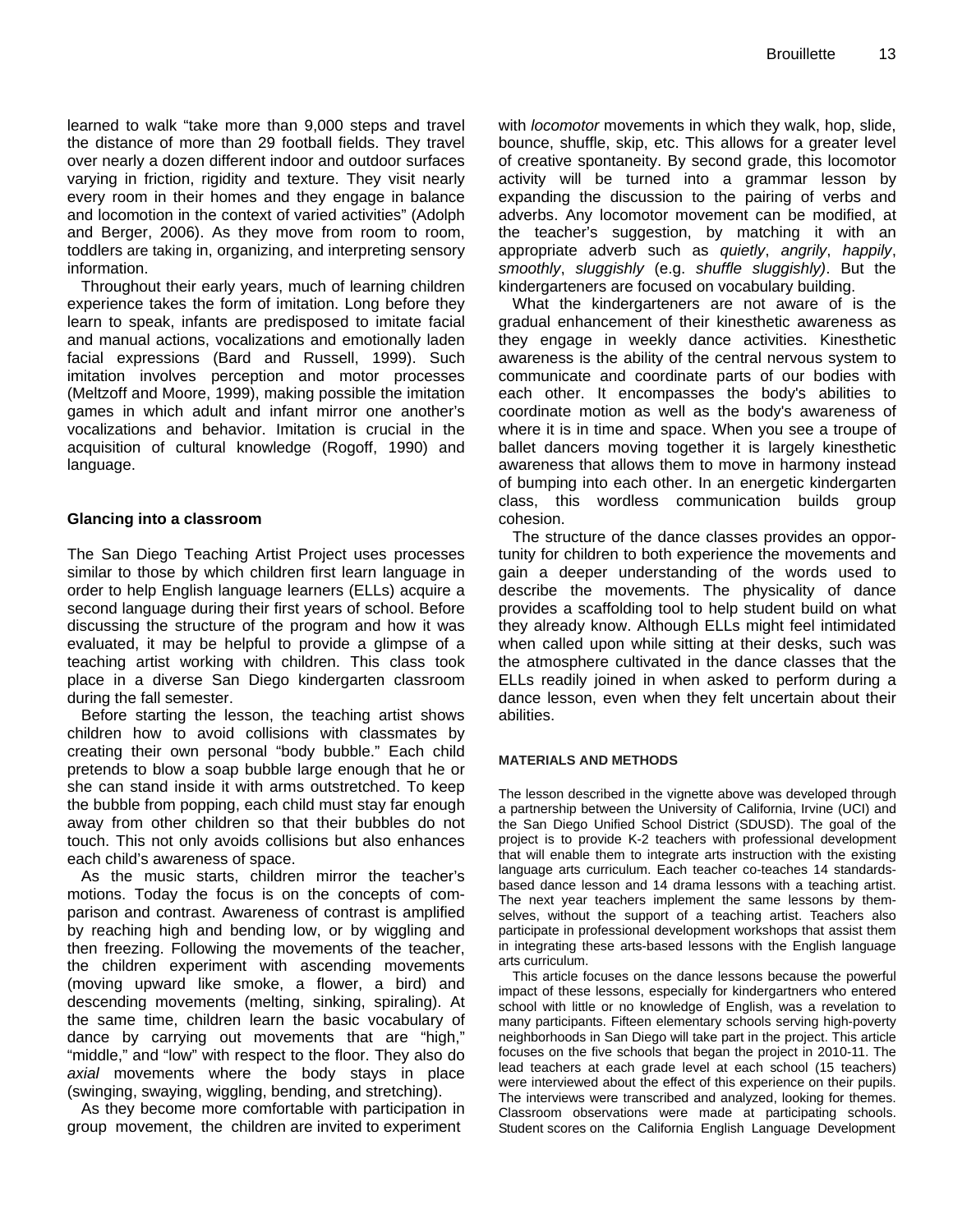Test (CELDT) were compared to a matched control group. The CELDT is a state-mandated, standardized test given annually, at the start of the school year, to English language learners in California. Test scores in the experimental group (267 students; 89.5 percent Latino) and control group (2981 students; 86.2 percent Latino) were analyzed utilizing a gain scores analysis approach. To insure fidelity to the treatment, all teaching artists implemented the same set of lesson plans. In addition, streaming videos (Kindergarten Dance Lessons: http://www.class.uci.edu/dance.html Grade 1 Dance Lessons: http://www.class.uci.edu/dancefg.html; Grade 2 Dance Lessons:http://www.class.uci.edu/dancesg.html) of an expert teaching each of the first 9 lessons in dance and drama at each grade level were made available on-line so that teachers could refresh their memories (Please see on-line lesson plans and classroom videos at the end of article).

#### **RESULTS**

Four broad themes emerged from the analysis of teacher interviews: 1) Before receiving the TAP professional development, most teachers rarely taught standardsbased arts lessons and/or did not feel comfortable implementing the arts in their classroom; 2) Teachers indicated that the opportunity to gradually increase their participation in co-teaching arts lessons with a teaching artist contributed to their content knowledge, confidence, and skill in teaching ELLs; 3) Teachers reported that children enjoyed the lessons and that they contributed to group cohesion; shy children often "blossomed" during dance lessons, showing another side of themselves; 4) Teachers reported benefits specific to the English language acquisition of ELLs.

#### **Social-emotional development**

A typical teacher's comment about the dance lessons was: "There are some techniques in dance that were really good and I use them in all areas. I use them to settle the kids down or to quiet them or to refocus them." A dance strategy that K-2 teachers universally found useful was the personal "body bubble." This activity, in which children imagined themselves surrounded by a delicate soap bubble they must not pop, helped them become more aware of their bodies in space—and in relation to others around them. The sense of personal space developed during dance lessons also transferred to activities such as walking in a line and sitting on the carpet during group time. Another useful strategy was derived from the Freeze Dance. When the class got a little over-excited, the teacher could just say "Freeze!" and all action stopped.

Another observation heard over and over in the interviews was "the shy children really had a chance to use their talents or skills." Passive and introverted children found the courage to express themselves during the dance lessons—and often afterwards. One first grade teacher described in considerable detail the effect of the dance lessons on one struggling reader who had been retained two years in kindergarten:

*He was truly talented and felt comfortable during the acting and dance… He would get so into it, he'd kind of stop and look around and would start laughing. That was something I had never seen from him. I do feel like it made him more part of the group… I do feel like students saw his personality in dance and theatre, which they didn't see at other times because reading creates stress for him.* 

However, some teachers pointed to the calming effect dance had on more aggressive children:

*My challenge was with the boys I had this year. They don't like being told what to do by other people. But, with drama and dance, you have to listen to each other and cooperate. Otherwise it doesn't work. The last day with dance, I was really impressed with the boys. They had to come up with a folk dance. They really had to listen to each other and cooperate. I was impressed.* 

#### **Enhanced students' engagement**

Many teachers commented that their pupils looked forward to the weekly dance lessons and stayed focused during the activity, often mastering skills beyond the level of expectation. Teachers' observations included:

1. They were super fired up for dance. "Ooh, dance! Is it dance today?"

2. I asked them this morning: "All right, guys, I want to know which one you preferred (dance or drama)." And they said "Dance!" almost overwhelmingly.

3. I put a writing prompt on the board: "What did you like better: dance class or theatre class? Why? Give details." Eighteen students put dance. Only five put theatre.

These observations were in line with the findings of a study of the pilot project upon which the current version of the Teaching Artist Project is based. This study measured the impact of a similar arts program (which included visual art) on student engagement by comparing attendance on days when arts lessons were offered to attendance on days with no arts lessons. Across the five schools and three grades (K-2) involved at that time, the artists were present in the schools for 293 days; whereas they were not in the schools for 1,727 days. Across the days with an artist, the average attendance rate was 94.41 percent. Across the days without an artist, the average attendance rate was 93.49 percent. Therefore, a first estimate of the effect of the artists on attendance was the difference in these rates, 0.92 of a percentage point. To provide the best estimate of program effect, a regression was run that controlled for school, grade, and month. We found that, on average, student attendance was a statistically significant 0.65 percentage points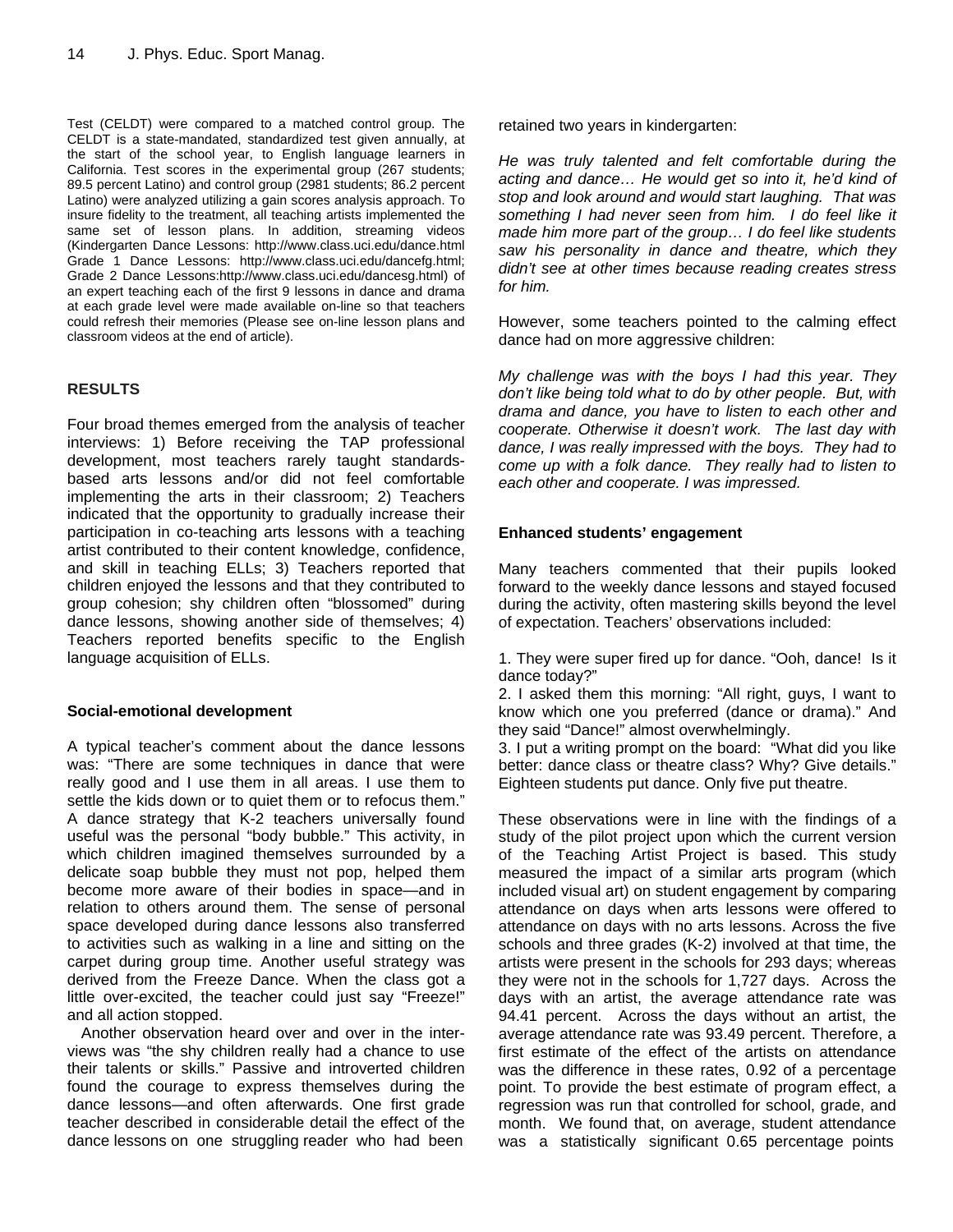#### **Impact on English language learners**

on days when the teaching artist was present.

A theme that came out clearly in the teacher's interviews was that, while English learners do face many additional challenges, it is pivotal that teachers strive to teach them the same cognitive skills that are typically taught to English-proficient students. Unfortunately, there was widespread recognition among teachers that their efforts had not always met with. The dance lessons were valued because they enabled ELLs to learn by doing. A teacher observed:

*I felt like that was very powerful. My students have a set of vocabulary words that they wouldn't have had otherwise. They are able to use it and understand. For me that was pretty cool. They have this whole set of very appropriate vocabulary words that I hadn't given them access to before this year--complex words that they've absolutely got under their belts. I saw that as a huge change.* 

Dance activities both provided a non-threatening environment that invited students to explore and also allowed them a means to show what they knew that was not dependent upon English vocabulary. Teachers also reported that the cohort of students who had participated in the dance lessons reached more advanced stages of language development earlier in the school year than previous cohorts. The teachers all had examples of how they integrated dance. In the following quote, a second grade teacher described the benefits her class derived from dance:

*The dance terms really transferred into our curriculum, like 'high,' 'medium,' and 'low,' also 'fast,' 'slow,' 'heavy,' and 'light.' Those are also all math terms that they act out in a kinesthetic way. So, when we actually get to terms like 'heavy' and 'light' in math, they already know it and understand it because they used their bodies to understand the terms rather than just hearing them.* 

A first grade teacher commented:

*Dance fit in really well with what we were doing this time of year. We were studying animals, and so it lent itself to talking about what kind of energy and movement an animal would have.* 

A kindergarten teacher explained:

*After dance, the discussion was, "Can we move from the rug to line up for recess in tiptoe? Can you do it twirling?* 

#### **Measuring English Language development**

The teachers interviewed felt that the effect of the program, in terms of English language development, was significant. But how accurate were their perceptions? To determine the impact of the K-2 Teaching Artist Project on student listening and speaking skills, a quasi-experimental study was designed. The California English Language Development Test (CELDT) was used to measure increases in student language abilities. When the study began, the participating schools had been randomly selected from 40 diverse schools. This section describes the analysis of Year 1 data from five experimental schools and 13 randomly selected comparison schools.

CELDT data for the fall 2010 and fall 2011 administration were provided by the San Diego Unified School District (SDUSD), along with demographic data that could be linked to each student participant. These files represent students who could be matched across two CELDT scores from fall 2010 to fall 2011 representing students in first, second, and third grades for the fall 2011 CELDT administration. The study included an experimental group consisting of 267 students and a comparison group consisting of 2981 students.

ANOVA was utilized to look at baseline differences between comparison and experimental students on CEDLT listening and speaking scores for fall 2010. The only significant difference was ethnicity, but it should be noted that both samples of comparison and experimental students are more than 85 percent Hispanic. The difference lies in the 15 percent of students in the comparison and experimental groups with the comparison group having a significantly greater number of Asian, Pacific Islander, and Filipino students than the experimental group.

 The analysis of the CELDT fall 2010 and fall 2011 listening and speaking score analysis utilized a gain scores analysis approach. Using this approach the fall 2010 listening and speaking scale scores were subtracted from the fall 2011 listening and speaking scale scores to produce a gain score between the two years. The gain score was then converted to a Z-score (Rogosa and Willett, 1983), which is a commonly used approach for multi-year analysis using an ANCOVA framework. The analysis showed a significant positive difference in both listening and speaking for the experimental group when controlling for the 2010 scaled scores.

#### **DISCUSSION**

In the United States, nearly 70 percent of limited English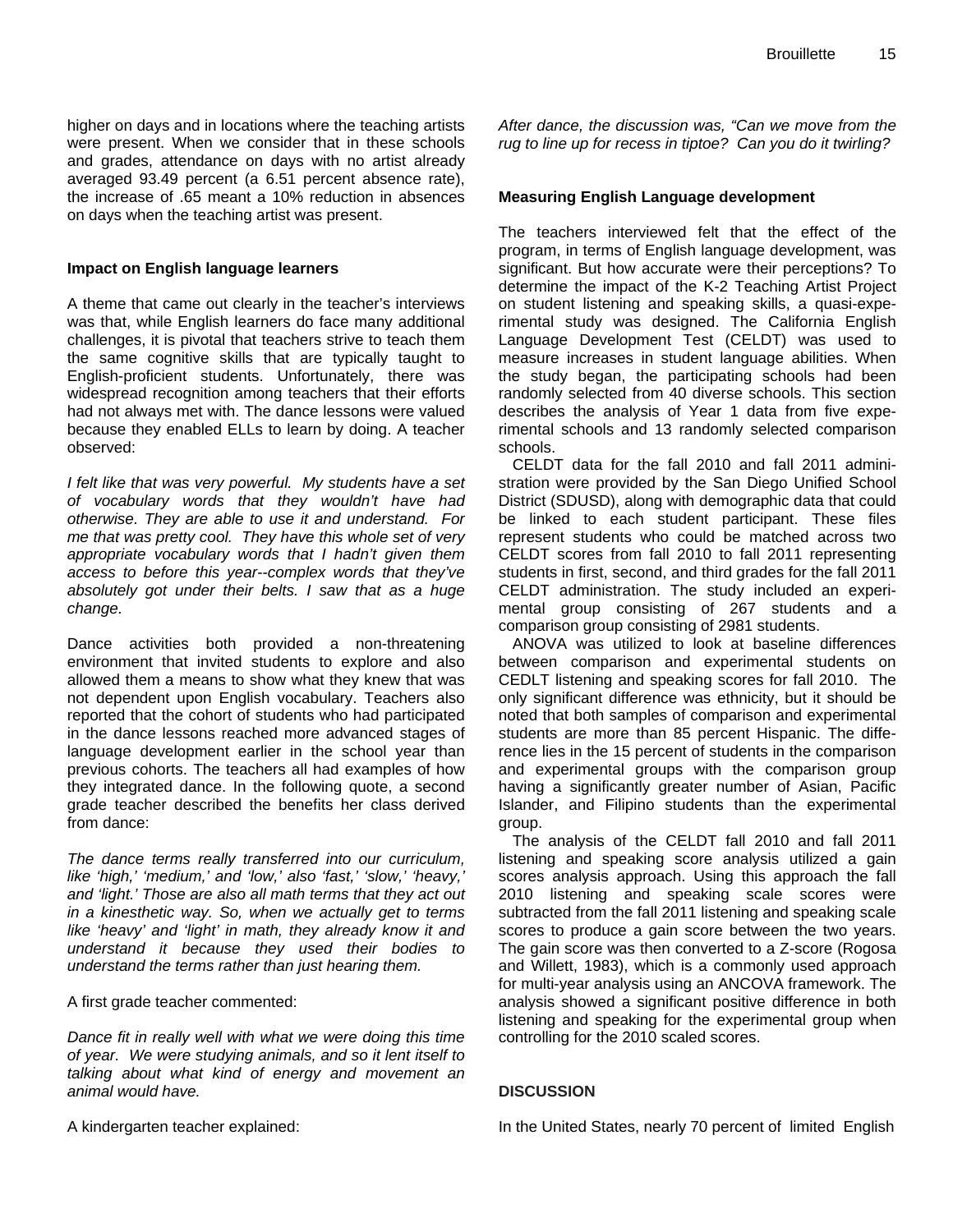proficient (LEP) students are enrolled in only 10 percent of elementary schools (Cohen, 2005). In these predominantly urban schools, LEP students account for almost half of the student body (on average). Since these schools tend to be located in neighborhoods where most residents speak a language other than English at home, these children may have limited opportunity to learn oral English in informal settings. Therefore, opportunities to interact with adults at school and receive feedback are crucial. The dance and drama activities in the Teaching Artist Project allowed teachers to verbally interact with many children at once. Watching their responses, teachers were able to 1) assess a wide range of student learning and 2) quickly and informally correct misunderstandings.

Throughout history, dance has been used to educate, celebrate, and symbolize (Hanna, 2008). Dance helps to enhance our understanding of the power of a part of the human toolkit that we too often ignore. For young children, both ELLs and native English speakers, dance provided a means of transcending the limitations of their linguistic knowledge. Teachers involved in the Teaching Artist Project repeatedly commented that the dance lessons had revealed aspects of the personalities of the children in their classes that they had never glimpsed before. Although the focus of this article has been on addressing the challenges faced by ELLs, increased awareness of the signals we continually send to one another through movement, gesture, posture, and facial expression could provide clear advantages for teachers.

During initial implementation of the project, many teachers showed a strong preference for the drama activities. As one teacher pointed out, "Theatre felt more natural. Dance, I'm still not comfortable with. Dance language and movement are still not intuitive to me." This was because the drama activities were closely aligned with the reading curriculum. Acting out scenes from stories as a way to help children better understand plot and character made intuitive sense to teachers; whereas, teachers associated dance with the folk dances taught in physical education classes. However, over time, the children's enthusiasm for the dance lessons won the teachers over. The skills learned in the theater lessons may have transferred more easily to classroom literacy activities; they did not generate the same level of engagement.

#### **Conclusion**

Non-verbal communication has long been known to promote human development, learning and knowledge (Corballis, 2002). Greenland (2000) points out that movement conversations are the first conversations we have. If you watch a baby in its mother's arms, you will see the mother communicates her approval or her adoration of the baby, by mirroring the tiny movements the baby makes. She will communicate disapproval through

movements that oppose the baby's, that show difference. She tunes into and communicates with the baby through movement. Mother and baby do this unconsciously; it is part of the human package. We continue to use the same methods of tuning in, communicating agreement and disagreement, all our lives. We have movement conversations with one another, even though we may choose to ignore them. For teachers, the challenge is learning to see and act upon movement signals.

In *Origins of the Modern Mind*, Donald (1991) outlined stages of human cultural development that he called Mimetic, Mythic, and Theoretic. He argued that, before the invention of language, human beings possessed imitative capacities that enabled them to collectively invent and maintain customs and skills; therefore, each member of the social group did not have to reinvent the knowledge and skills on which survival depended. This way of looking at human development differs markedly from the fashionable view that human understanding is essentially language understanding, that we are "incarnated vocabularies" (Rorty, 1989). Still, it is a view for which the research cited earlier on the role of motor behavior in development – along with casual observations of infant development – provides support.

There is much evidence to suggest that dance taps into something beyond language, a kinesthetic relationship to the world that is foundational to all later understanding. All children may therefore benefit from integration of creative movement into the school literacy curriculum. However, for children entering a classroom where the language they speak at home is not understood, the opportunity to fall back on an alternative language of movement has special importance. For them, dance can open a doorway to understanding.

#### **On-Line Resources for Teaching Artist Project**

| Kindergarten                          |  | Dance | Lessons: |
|---------------------------------------|--|-------|----------|
| http://www.class.uci.edu/dance.html   |  |       |          |
| Grade                                 |  | Dance | Lessons: |
| http://www.class.uci.edu/dancefg.html |  |       |          |
| Grade                                 |  | Dance | Lessons: |
| http://www.class.uci.edu/dancesg.html |  |       |          |

#### **Conflict of Interests**

The author(s) have not declared any conflict of interests.

#### **REFERENCES**

- Adolph KE, Berger SE (2006). Motor Development. In Handbook of Child Psychology: Volume 2: Cognition, Perception, and Language (Sixth edition). Series Editors: W. Damon and R. Lerner. Volume Editors: D. Kuhn and others. New York: John Wiley and Sons.
- Adolph KE, Joh AS (2007). Motor development: How infants get into the act. In Introduction to Infant Development (Second edition). Edited by A. Slater and M. Lewis. New York: Oxford University Press.